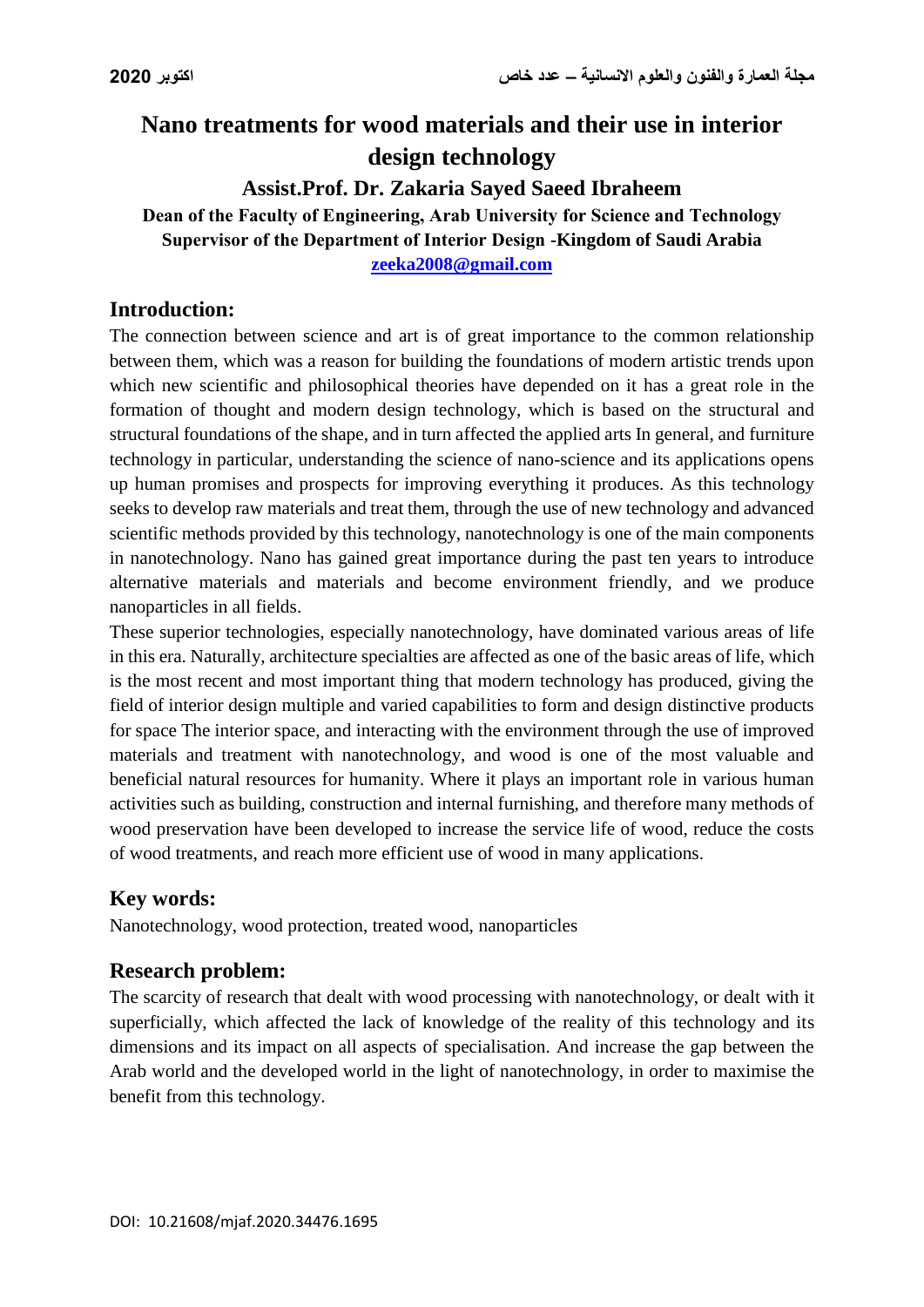#### **Research importance:**

Nanotechnology is one of the most important scientific developments that have a major impact on many areas, including the field of interior design, as it provides materials and systems with a new technology that will affect all materials of interior design, which comes at the forefront of wood. Therefore it is necessary to study the relationship of this technique to the development and treatment of wood.

### **Research aim:**

The research aims to get to know nanotechnology and its applications, study the effect of nanotechnology on changes in wood materials, study the methods of different nano-structures, and define the different applications of nanotechnology in the field of wood processing, and how it contributed to improving the properties of wood to suit manufacturing and the environment.

#### **Research methodology:**

The research relied on the descriptive analytical method.

**Changing the characteristics of materials using nanotechnology:** The idea of using nanotechnology is to rearrange the atoms that make up materials and raw materials in their correct position. The more the atomic arrangement of matter changes, the greater the output of it. The properties of nanoparticles depend on how these atoms are arranged, so if we rearrange the atoms in coal we can get diamonds. If we rearrange the atoms in the sand and add a few elements, we can manufacture computer chips. If we arrange the atoms of the wooden cells, we can reach wood closer to the steel, and what the science is working on now is to change the arrangement of the method based on the nano. For physics, electronic point of view, nanotechnology is the fifth generation that appeared in the world of electronics whose technological revolutions can be classified on the basis that it has gone through several generations that formed the reasons for its existence. And nanotechnology literally means techniques made with the smallest unit of measurement for the dimension that a person has been able to measure up to now (nanometers), that is, dealing with very fine objects of nanoscale dimensions (1 meter  $= 1000,000,000$  nanometers), that is, one billionth of a meter, so nano is the most accurate unit of measurement A metric is known to date, the size of nano-scopes is about 80,000 times smaller than the diameter of a hair, and the word nanotechnology means microscopic technology.

**The importance of nanotechnology in interior design:** The integration of nanotechnology with interior design technology has opened a wide door for designers who seek to renew and overcome the design problems that were facing them sometimes, through the design of nanomaterials and materials has become impossible, and that the ability of designers has become easy to control the exploitation of new raw materials and the exact details And controlling its characteristics that contributed to the development of many applications of interior design technology, which had a great impact on changing the design thought that was difficult to apply previously. The nanotechnology has enabled a new world of materials and advanced materials that are more efficient and capable of responding to all ideas of the designer to improve the interior environment. In addition, the nanotechnology presented the highly intelligent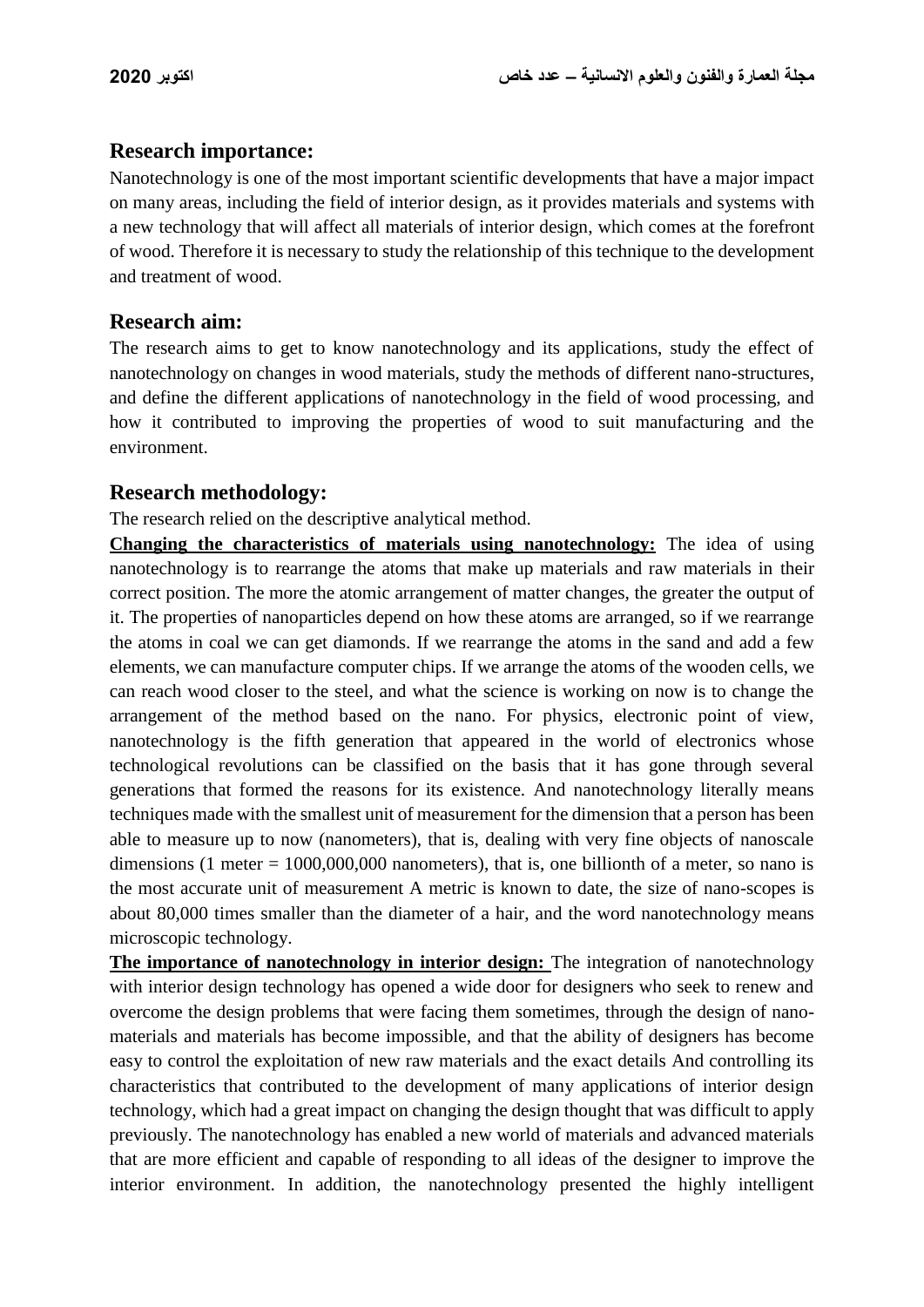technologies that increase the efficiency of space design and expand the services inside it. As a result, the atmosphere has been created to increase work productivity and comfort for employees.

**Nanotechnology is the technology of the future:** And nanotechnology still carries to us daily many surprising surprises in all areas of life, in all fields, including construction and building, where many international scientific research centres began to arrive at low-cost building materials with nanotechnology, and with many unique specifications and features that contribute This technology is used to produce building materials with unique thermal, electrical, physics, chemical, and mechanical properties and characteristics, so the "nano" housing will be able to resist high temperatures, harmful radiation, fire protection, and the ability to self-clean, and the buildings will be able to maintain and treat any cracks and cracks early, and fix it directly and automatically. Nanotechnology has been able to produce building materials to improve its properties and functions, such as materials used in paints (coatings), additives for concrete mixtures, cement, gypsum, tiles, and ceramics, and to improve the glass and woodworking industry, etc., to make it lightweight, more robust, durable, and resistant to cracks, cracks, and corrosion, And to benefit in protecting surfaces and walls from sticking dust and pollutants, maintaining colour fastness, heat insulation, UV resistance, and moisture resistance, in addition to environmental characteristics, which is to help building materials reduce the amount of carbon dioxide emissions into the environment, and thus Maintaining the integrity of the ecosystem.

**Nano-materials in nature:** Many of the installations, devices, and systems that God created in nature work in the nanoscale, and scientists have benefited from imitating them and using them. Nano-lotus leaves that create water-repellent surfaces have been used to produce many materials, including nano-paints that have contributed to the radical solutions of furniture And wood products and preserving them, with raw materials in paints. These paints are characterised by their ability to resist scratching, corrosion, crushing and water repellency. In other attempts, a team of scientists imitated the strength and elasticity of spider webs reinforced with nanocrystals, as well as our bodies and animal bodies use natural nano-materials, devices and systems such as protein, membranes, etc., and nano-materials around us in nature.

**Wood material:** Wood is a multi-use raw material, for a long time, due to many reasons, including its fibrous nature, different colours, and density, and it is considered a raw material in construction and external applications, due to its high strength with low weight and some durability. Wood is an easy and suitable raw material in interior construction and furnishing if handled efficiently. However, wood has two major drawbacks that restrict its wider use, namely the biodegradability of microorganisms and dimensional instability when the wood is exposed to a variety of moisture content. As most types of wood degrade rapidly under biological factors; And the dangers of fungi. Therefore, researchers and those interested in the field of wood treatments have resorted to modern technologies, which are nano-structures.

**Chemical Composition of Wood:** Natural wood is a chemically complex substance, and carbon, oxygen and hydrogen are the basic elements of the cell wall material with small amounts of nitrogen.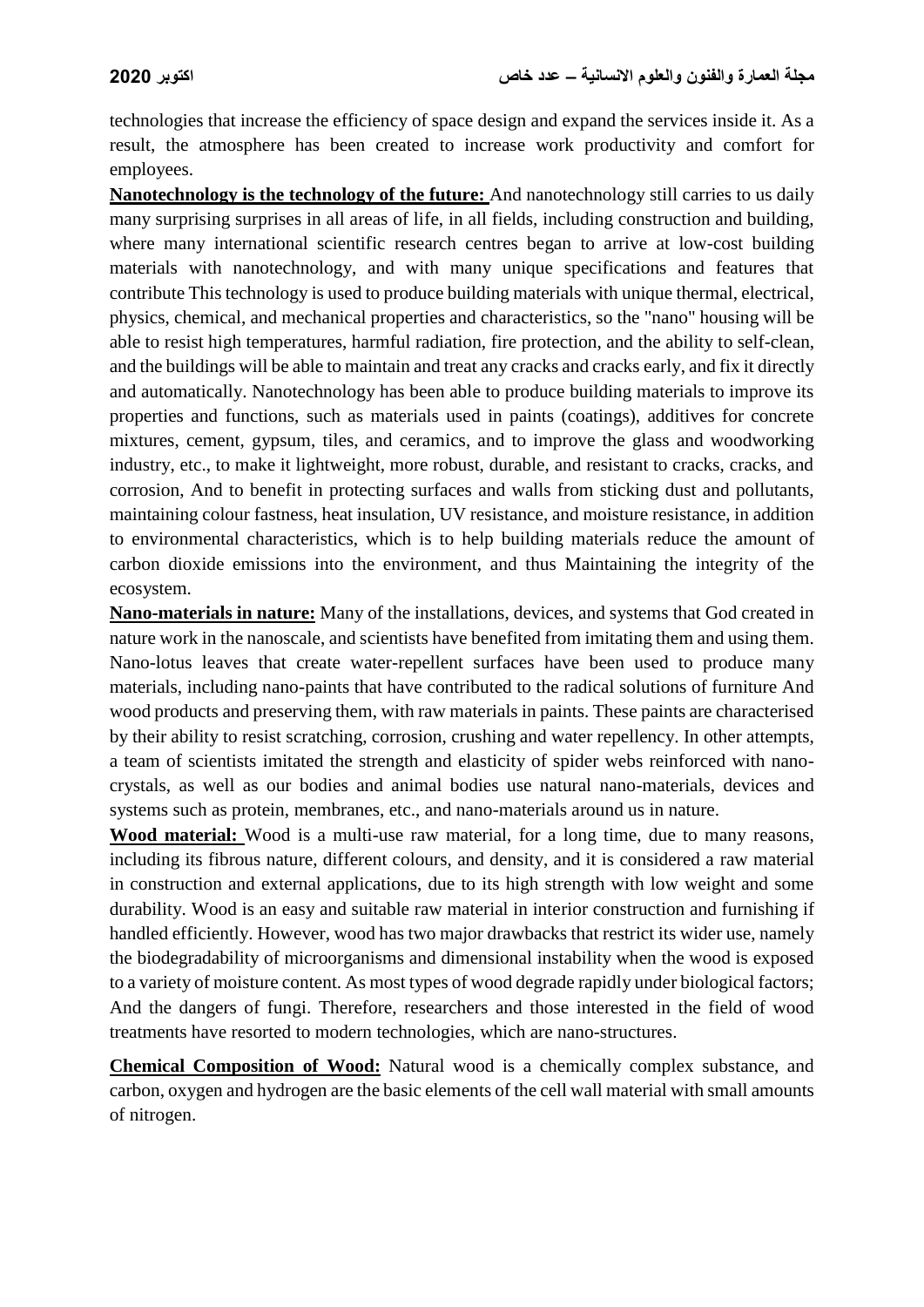Swelling and Shrinkage: Wood is a hygroscopic material due to the presence of free hydroxyl groups on cellulose and lignin chains, and these groups are the ones that cause scientific swelling, but if the opposite happens and water is lost from the wood, the wood shrinks.

**The change in the Anisotropic dimensions of wood:** The changes in the dimensions of the wood resulting from the expansion and contraction of the wood are not equal in the three directions of the wood within the wood (tangential, longitudinal and diagonal), which means that the wood is an anotropic substance. The lignin is affected by the water just 16%, and this indicates that the increase in the lignin in the wood leads to a decrease in the processes of stretching in the woods (swelling), as the fetus impedes the expansion of the wood.

**Microbiological damage:** microbiological damage plays an important role in the destruction of many organic raw materials such as wood, and microbiological damage is "fungal decomposition" which is a heterogeneous microorganism that results in different types of fungi, as the fungi consume the contents of the wood cells. Unlike other races working to demolish the cellular wall, that is, cracking cellulose in wood, which leads to weak strength and weak mechanics until the wood eventually becomes brittle, lightweight and easy to break.

**Wood treatment and maintenance:** There are many ways to treat wood and diversified in order to reach a strong wood that is resistant to fungi and volatile atmospheres. One of the most important types of wood treatment is drying. Reinforced chemicals, which are easy-to-leak materials in the pores of wood, are an "organic solvent" that replaces the water inside the wood without causing shrinkage or diminishing dimensions of the wood after drying out.

**Wood modification:** The properties of wood can be improved by modifying cell wall polymers. Modification methods usually produce non-toxic materials and are easily disposable at the end of the product's life without any environmental risk. The methods of modification developed can be classified as methods of temperature, chemical, surface and impregnation adjustment.

#### **Nanotechnology to protect wood:**

Adjusting wood through previous conventional treatments can usually improve resistance against fungal attacks and mechanical properties of wood, while most do not provide adequate long-term protection against harmful insects of wood and changing its dimensions. Therefore, different treatment and protection methods were used to preserve wood for a longer period, and wood treatment technology developed until a new emerging technology emerged that saw great potential for the development and treatment of wood, a nanotechnology that is used in wood preservation, a technology that has many features and applications developed to protect wood. Nano processors provide a good perspective for controlling water expulsion, scratch resistance, durability, surface self-cleaning, and biodegradation resistance of wood, and can also improve wood resistance to weathering, as well as improve the capabilities of manufactured wood panels as nanotechnology has added innovative high-tech methods for making these panels In general, nanotechnology will play an important role in the next generation of wood protection.

**Nanotechnology expands wood preservation:** Nanotechnology has become a popular topic recently, with more posts on Scopus' search engine, as wood processing research has increased nanotechnology, and this indicates that this field is receiving more attention from researchers in many countries. As the nanotechnology shows great potential for inclusion in wood preservation to overcome the problems associated with previous traditional methods of wood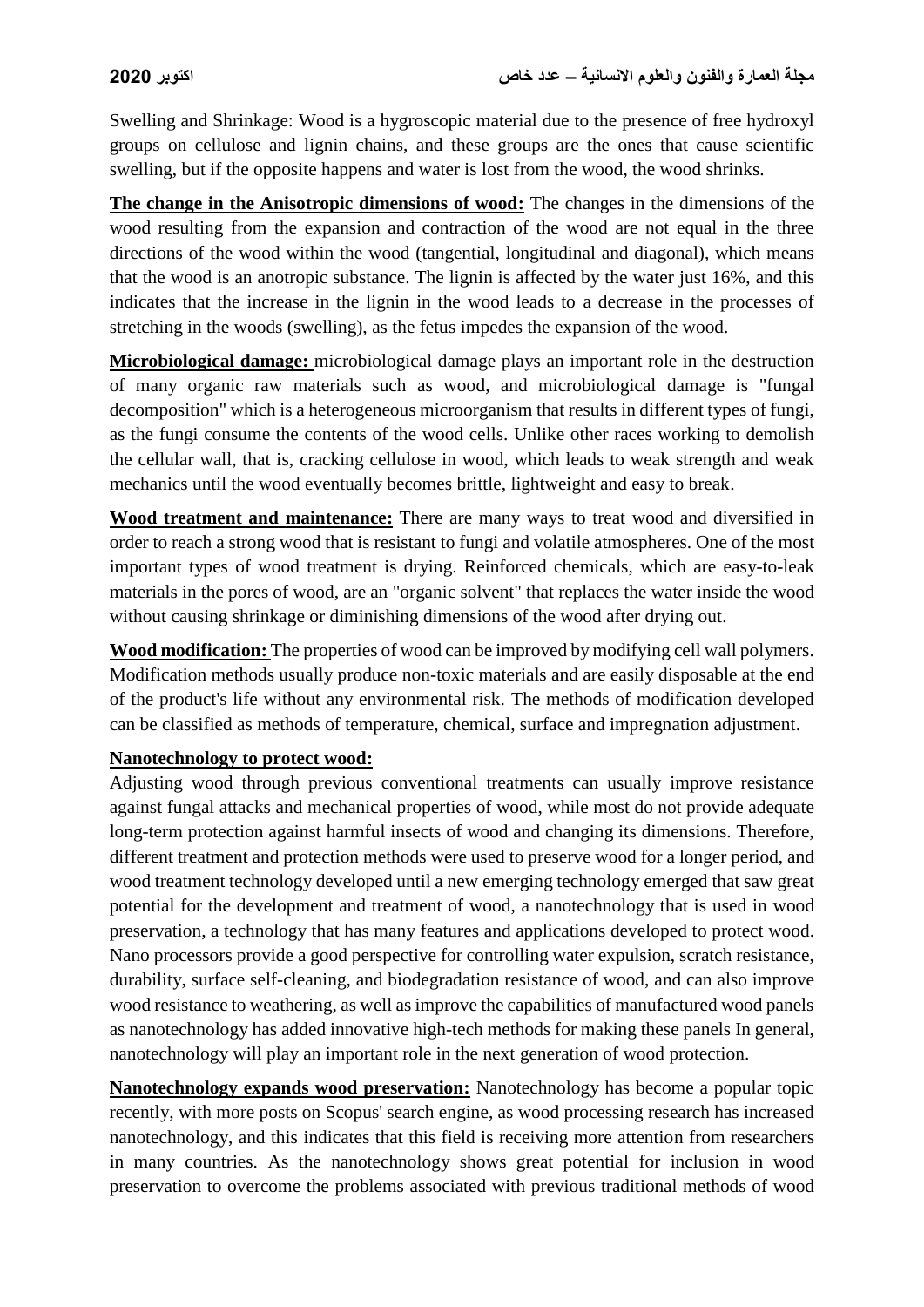preservation. Nano-materials have many advantages, such as the ability to handle large effective surface area, high dispersion stability, and the presence of an effect capable of providing longterm protection.

**Nanotechnology for transparent wood:** The University of Maryland researchers have converted a block of a woody material into a transparent block, and they think it will be useful in future building materials and in light-based electronic systems. The research team, with the participation of the Energy Research Centre scientists, succeeded in removing the lignin from the wood, while they retained the colourless cellulose cell structures and then filled it with adhesive to produce a semi-transparent version of the wood. The lignin removal process is considered a kind of change in the colour of the wood into white.

**Modification of nano-treated wood:** The use of nanotechnology can modify wood by coating treatment, by performing coating treatment through a physical or chemical approach. Presynthesized nano-materials can be used directly or added to existing wood paint. And put them on the surface of the wood by spraying paint, brushing or dipping, and the nano-materials can act as a water repellent (controlling the rate of water absorption) or as dimensional stabilisers (controlling the wood swelling from moisture absorption, and from the nano-materials to preserve the wood (polypropylene Nano-modified) it interacts with wood polymers and increases the wood's surface strength and lifetime as a product. Nano-technology coatings are free from any negative effects on users, they maintain user safety and protection first, and they also provide external protection for wood, easy to operate and use.

#### **Results:**

- Wood preservatives can provide biological resistance, while modifying wood with nanotechnology enhances the physical and biological properties of wood, and gives it high properties and resistance that help extend its life as a product.
- Ensure that nanotechnology has great potential for wood preservation applications, by using nano-material preservatives that transform into nanoparticles that are able to penetrate deeper and absorb more homogeneous particles in the wood. In addition to that pesticides are safe and do not cause any harm or risks to humans and the environment.
- Nanotechnology is likely to have a major impact on the future wood protection industry, with the development of nano-material technology with unique properties to enhance wood preservative performance and extend the service life of wood products.
- Wood treatment technology contributed to overcoming many of the obstacles that were causing loss of wood, in addition to the modifications made to the structural form of wood, which resulted in many new features for interior design.
- The nano-coating technology contributed to the improvement of the performance of wood materials, preserving them from climate factors, self-cleaning of water and dirt, and saving maintenance.